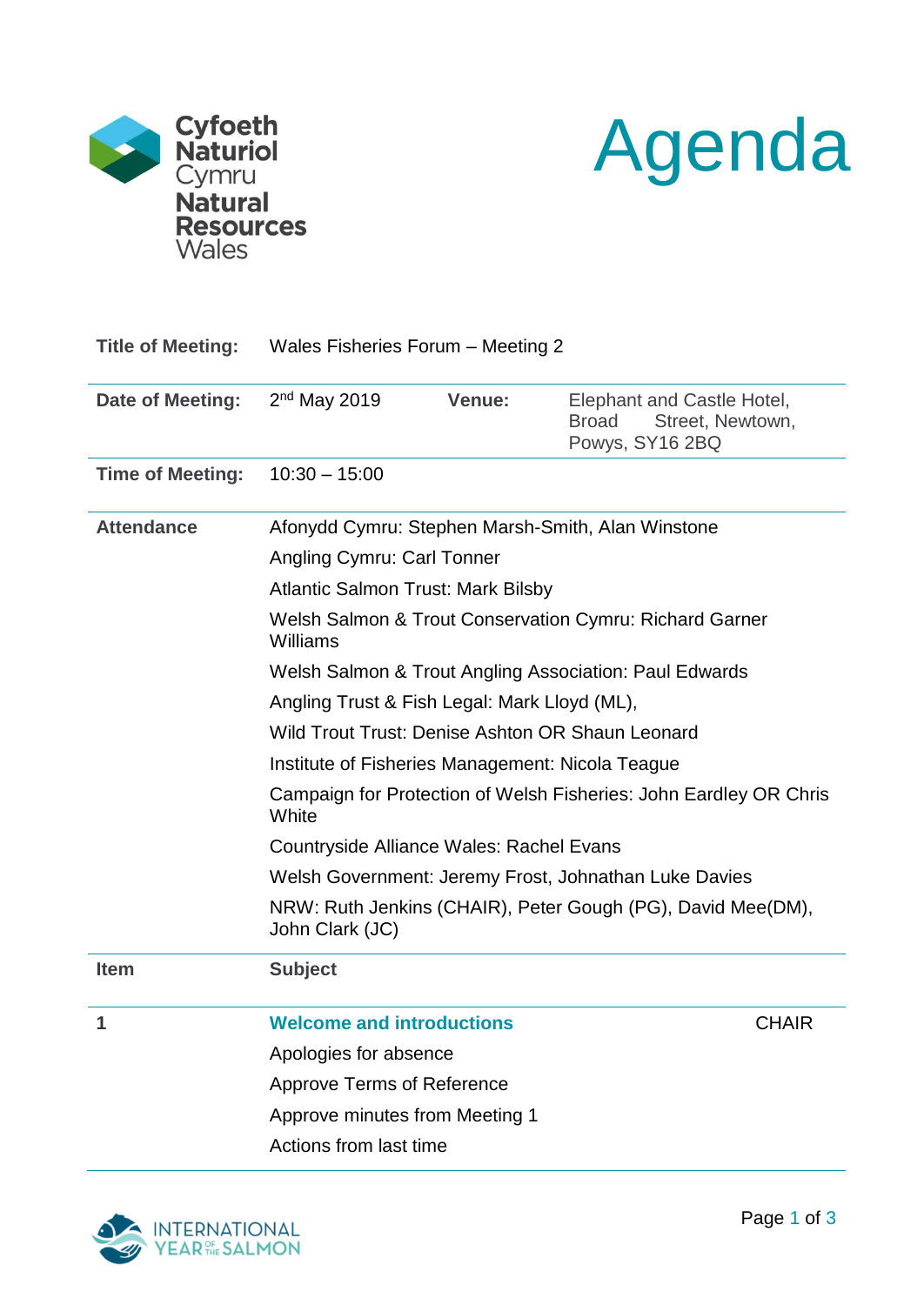|                | Membership review (group discussion)                                                                                                                                                                                                                       |              |  |
|----------------|------------------------------------------------------------------------------------------------------------------------------------------------------------------------------------------------------------------------------------------------------------|--------------|--|
|                | NRW fora structure (verbal, for information)<br>NRW Organisation Design (verbal, for information)                                                                                                                                                          | Chair        |  |
| $\overline{2}$ | Area Statements (information paper; presentation)                                                                                                                                                                                                          | <b>JC</b>    |  |
| 3              | <b>Fisheries Local Inquiry: feedback and commitments</b><br>made<br>Costs<br>Ongoing actions:<br>- FEBs: update from advisory group<br>Fisheries habitat restoration plans - verbal update<br>Stock assessment methodology update - verbal update          | PG           |  |
|                | <b>Items for Discussion</b>                                                                                                                                                                                                                                |              |  |
| 4              | <b>Fisheries Strategy</b><br>Feedback from members<br>Proposal for sub-groups                                                                                                                                                                              |              |  |
| 5              | Stock Assessment 2018 (2 papers)                                                                                                                                                                                                                           | PG           |  |
| 6              | The Wales Land Management Forum Sub-group<br>(papers)                                                                                                                                                                                                      |              |  |
| $\overline{7}$ | Angling promotion update                                                                                                                                                                                                                                   | ML           |  |
| 8              | <b>Items for information</b><br>EA close season consultation<br><b>Hydropower briefing</b><br>NASCO: Annual Progress Report; Implementation<br>Plan & IYS<br><b>INNS and Angling PAP</b><br>TLSB; Hinkley Point; Severn/Thames water transfer<br>$\bullet$ | <b>PG/DM</b> |  |
| 9              | AOB (items to be raised at start of meeting)<br>DONM - 14.11.19 proposed<br><b>CLOSE</b>                                                                                                                                                                   | <b>CHAIR</b> |  |